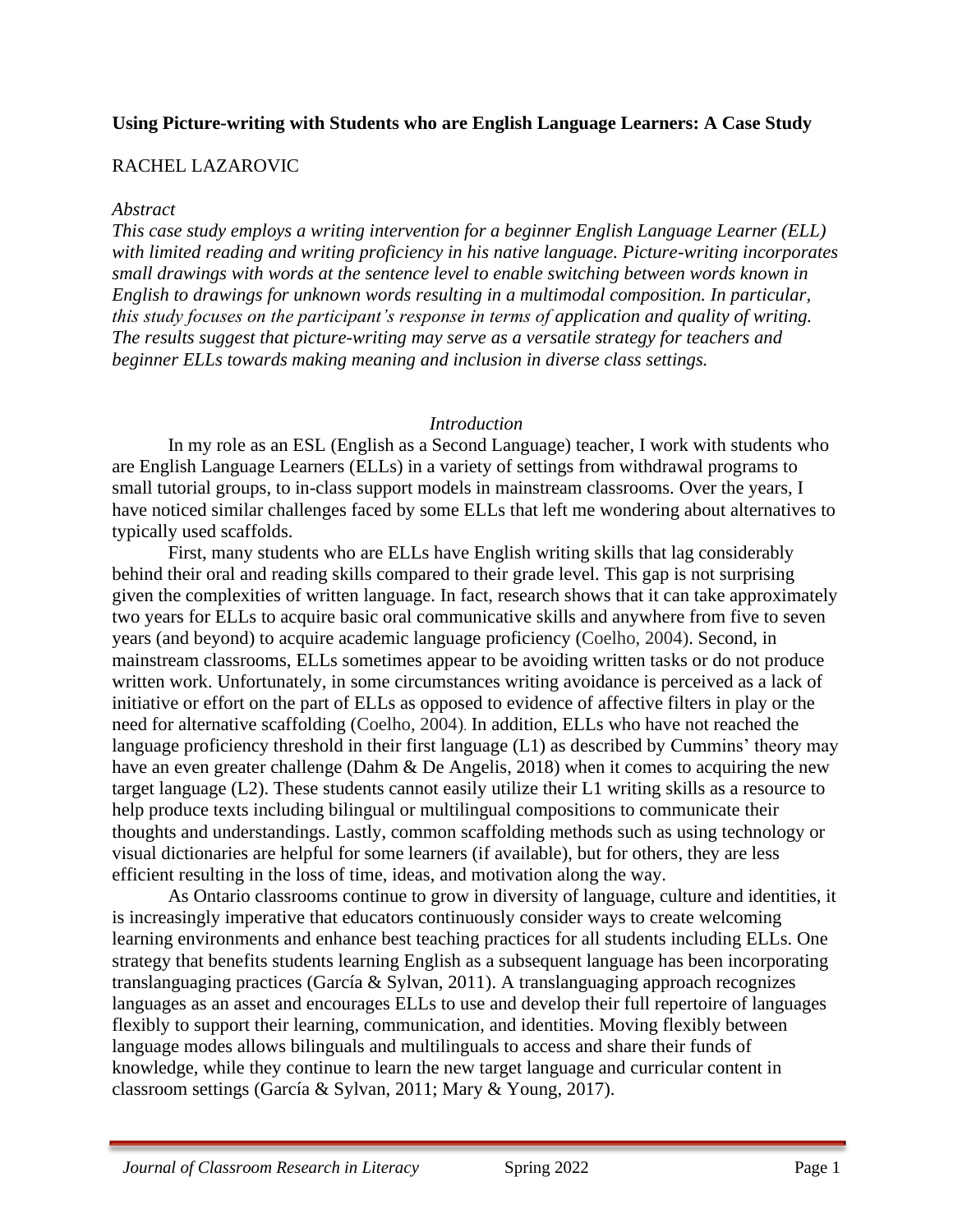In considering the challenges for ELLs lacking writing proficiency in both L1 and L2, I thought about what constitutes a learner's full repertoire and the critical role of visuals (i.e., drawings, pictures, diagrams) in language. Interestingly, both beginner writing strategies and ELL specific accommodations use visuals in reference materials and drawing as a pre-writing strategy. Visuals support language acquisition, communication, and content learning by reducing the language load for students who are learning English (Coelho, 2004; Olshansky, 2018). In addition, for beginner ELLs with limited L1 writing skills, encouraging drawing as part of prewriting can help students develop more confidence in writing tasks (Buly, 2011). This led me to wonder about augmenting the idea of ELLs using their full repertoire of language to include visuals in their writing compositions, in a slightly different way. For example, incorporating small drawings directly in sentence writing the same way an ELL might switch between known words in English to incorporating their L1 for unfamiliar words to produce bilingual or multilingual texts. The result would be a multimodal, rebus-style writing product.

In Ontario, the Steps to English Proficiency (STEP) framework and continua helps educators plan for and track the language development of English language learners across the curriculum. At the elementary school level, the STEP continua specific to students with uninterrupted schooling differs by grade division including primary, junior, and intermediate. Each of these STEP continua is represented by a grid with six observable language behaviours (OLB) across the top and language elements down the left column that loosely align with Ontario's language curriculum. The OLB progresses from a STEP 1 or beginning stage of language acquisition to proficient by STEP 6 in three areas: reading, writing and oral language skills (Ontario Ministry of Education, 2015). In this case study, I examined how one ELL at a STEP 1 overall with limited L1 writing skills responded to an intervention employing picturewriting, a combination of drawings and words that form sentences. More specifically, the following research questions guided my case study:

- 1. How does a student with limited English skills in L1 and L2 employ picturewriting to convey meaning?
- 2. What are the characteristics of the student's picture-writing and how does he use the drawings in his writing?

### *Literature Review*

### *Drawings or Pictures as a Natural Scaffolding Method and Alternate Mode in ELL Writing Development*

Studies show that young language learners naturally combine all multimodal and semiotic signs from their full language repertoires to communicate effectively (Olshansky, 2018; Wright, Boun & García, 2015). The practice of moving fluidly between and combining drawings and words in all known languages is an example of how students utilize and benefit from multimodal thinking skills to which also compliments a translanguaging approach to teaching (Olshansky, 2018). When beginner ELLs are afforded the space to include drawings as language, they can represent concretely what they would communicate orally (Adoniou, 2013). These concrete representations also provide educators insight to student thinking and what they want to convey (Olshansky, 2018). An interesting argument for the inclusion of drawings and multimodalities for ELLs relates to social justice because in our increasingly diverse classrooms,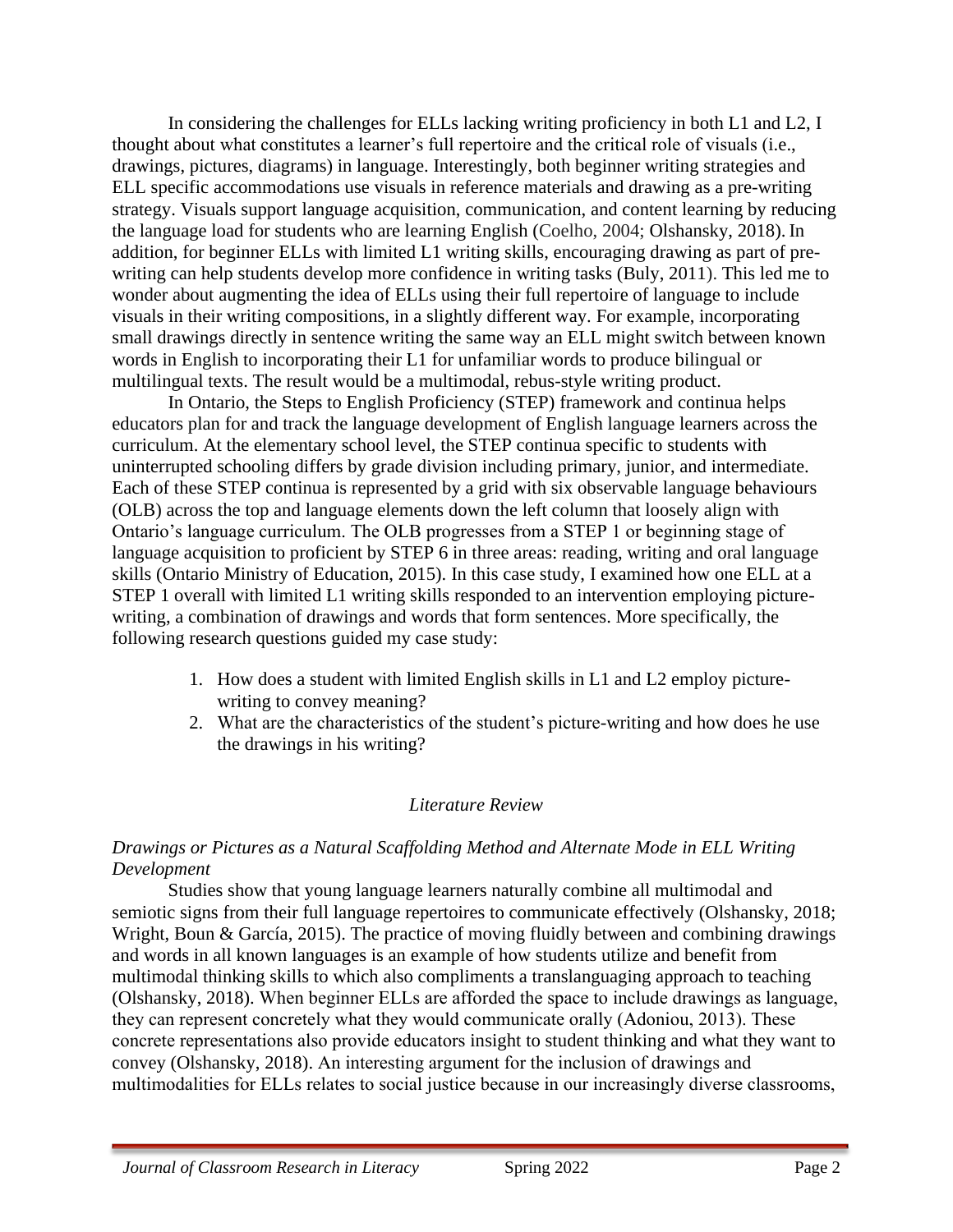students can make meaning without being relegated to the language of English words (Olshansky, 2018).

Another consideration relates to the stages of adjustment and acculturation ELLs new to the country are experiencing. For example, a silent phase is characteristic of the beginning stages and often influenced by feelings of anxiousness or frustration due to communicative barriers (Coelho, 2004). Given the complexities and challenges of learning to write in a new language, the use of drawings may help reduce related anxiousness and affective filters by providing an alternate entry point to access and convey meaning (Olshansky, 2018).

At the Kindergarten level, students are encouraged to draw as a natural progression to writing with words. However, as they gradually replace drawings with words and sentences, drawings become embellishments and less academic, often relegated to the arts (Adoniou, 2013). For this reason, resorting to drawing as a strategy in the development of writing for older students in the junior and intermediate grades is overlooked in favour of immediate production of writing in the target language, despite the everyday uses and careers that rely on drawings, diagrams, and multimodal compositions (Adoniou, 2013; Hope, 2008). Unfortunately, this leaves little space for many learners who might benefit from using drawings while they are acquiring language skills. Moreover, tendencies towards a traditional, monolingual approach further limits ELLs from using their full repertoire to communicate their feelings, ideas and understanding in their writing compositions (Zapata & Laman, 2016).

#### *Methods*

#### *Context and Participant*

This case study was part of a course project at the Ontario Institute of Studies in Education (OISE) and was limited to one participant due to COVID-19 restrictions. It was conducted in an Ontario K-8 elementary public school with a large percentage of ELLs, a majority being native speakers of Chinese or Farsi. At the time of data collection, classes shifted from in-person learning to remote online learning and back again due to the COVID-19 pandemic. In-person ESL support models were limited to in-class support due to health and safety restrictions. However, the Principal agreed to the use of a vacant classroom for limited withdrawal of selected students including the participant for this study. During remote online learning, the intervention was implemented via Google Meet breakout sessions within the Google Classroom of the homeroom teacher. Although this format was more limiting, Google Meet had the option to present screens and the Google Apps for Education Suite used by the school allowed file sharing for both synchronous and asynchronous activities.

Evan (pseudonym) finished Grade 3 in China before being placed in Grade 4 at our school last year and is currently in Grade 5. He was selected for this study as an English language learner at a STEP 1 overall with limited proficiency in L1 (Mandarin) reading and writing. Despite the accommodations and modifications provided by his homeroom teacher, Evan completed little written work independently in the mainstream classroom.

When asked how he felt about writing, Evan expressed that writing was "okay" and then clarified that writing is "easy" when he knows the words and how to spell them. At the time of the case study, Evan was able to write all the letters of the alphabet, was beginning to spell out words based on their sounds and had a growing repertoire of sight words that he wrote with good accuracy. At home, Evan's parents arranged for additional periodic support with a tutor who was also fluent in Mandarin.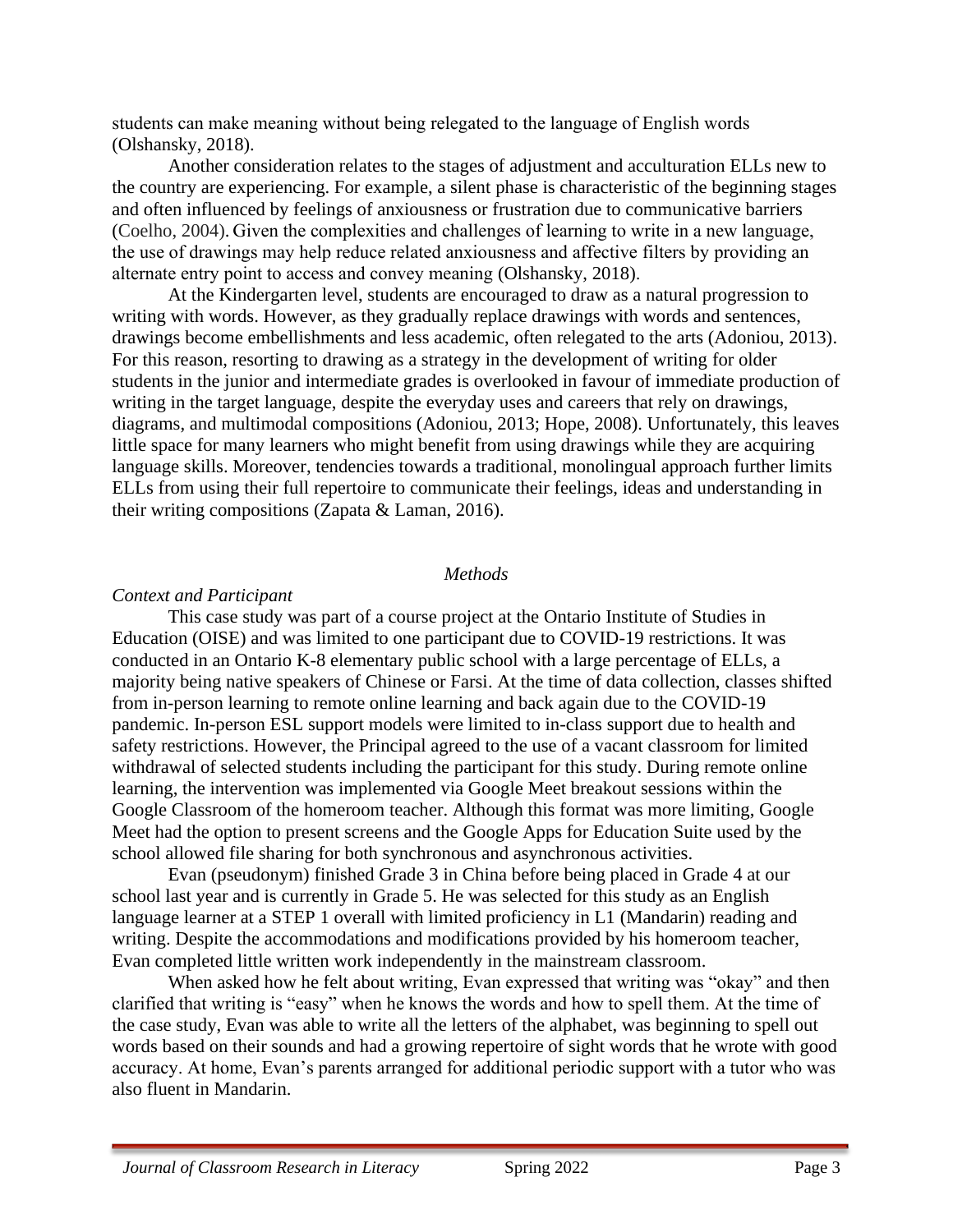## *Data Collection and Analysis*

The school Principal supported the study conditional on the family's consent which was obtained via email using a standard letter provided by OISE. A total of four support sessions ranging from 30-45 minutes were used for this study over the course of nearly two months from February to the first week of March 2021 (two online, two in-person). Data was collected through observations, anecdotal notes, work samples as well as emails and discussions with Evan's homeroom teacher. A total of four work samples were produced during the sessions. Two additional samples were produced outside of the sessions and forwarded by the homeroom teacher or uploaded by Evan to the shared file.

Prior to each session, a printout was prepared of the Google Slides presentation with a "notes" section to jot down observations and Evan's responses. Photos and screenshots of work samples were collected in addition to those uploaded to shared Google Slides.

During the first session, I introduced the picture-writing intervention using an interactive, visually supported lesson that employed the gradual release method moving from modelled instruction to independent work (*see Figure 1*). Picture-writing was intentionally integrated into the prompts and instructions on the four Google Slides which were highlighted during the lesson. The rebus poem used as a shared read aloud as well as other prompts were selected based on knowledge of Evan's hobbies and interests related to winter sports in addition to his English reading skills. For guided practice, a prompt was provided and the Google timer was set for five minutes where we both worked on our short 1-2 sentence responses. Afterwards, we took turns holding up our picture-writing for the other to read aloud and discuss. I had several responses prepared ahead of time, again considering Evan's current vocabulary and some of our previous discussions. The final task was for Evan to independently employ picture-writing in response to a different prompt. Each of the slides and related activities was allotted roughly ten minutes to fill the forty-minute session.



 **Figure 1**. *Lesson Presentation Using Google Slides with Bitmoji (left to right, then down)*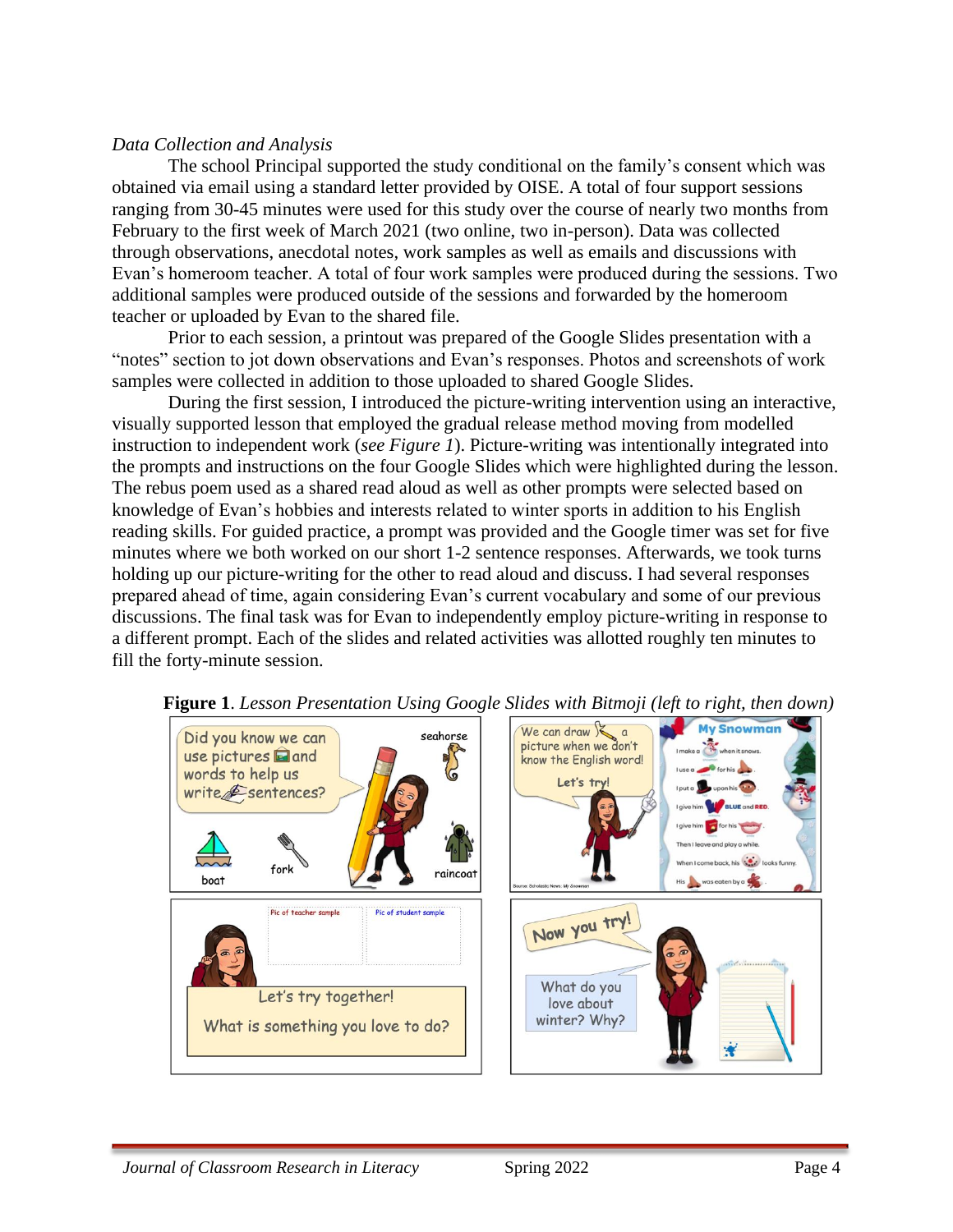Evan's private tutor was present during the remote-learning literacy block for translating or task support which overlapped with our first two virtual sessions. During the first session, I asked her to confirm using Mandarin that Evan understood the intervention and he could choose to apply it to any written task throughout his day. Toward this end, I also provided both his homeroom teacher and tutor an overview of the intervention including access to the Google Slides so that they could partner in supporting him.

I began the second session and all subsequent sessions by referencing the Google Slides with a brief review statement, "Remember, we can write the words we know and draw pictures for the words we don't know." In addition, we always had a computer available that he could access independently if he preferred to use Google Translate. Evan also continued to work with his personal editing checklist that was used prior to the intervention. During this session, we reviewed, discussed, and labelled a reading response that Evan composed using the picturewriting intervention. Several words were selected and labelled directly onto his notebook as a reference (*see Figure 2*).



For the third session, we used the intervention with procedure writing to compliment and practice what the homeroom teacher was working on in class. Evan understood the format and the homeroom teacher had provided the class with examples and key visuals to support the task. Evan expressed interest in creating a procedure about snowboarding, a topic he had prior knowledge in from texts as well as personal experience.

During our final session, Evan requested the familiar activity of using 'Story Cubes.' Prior to COVID-19 related health restrictions, it was a popular request by many students during our ESL time to collaboratively create sentences and stories guided by the pictures on the cubes. For the fourth session, we used the Story Cubes to generate writing that included the intervention.

A total of six written responses were analyzed using *Figure 3*. The response categories were adapted from several descriptors in the Communication category of the Achievement Chart in Ontario's language curriculum and the OLB descriptors from Ontario's STEP continuum for Grades 4-6.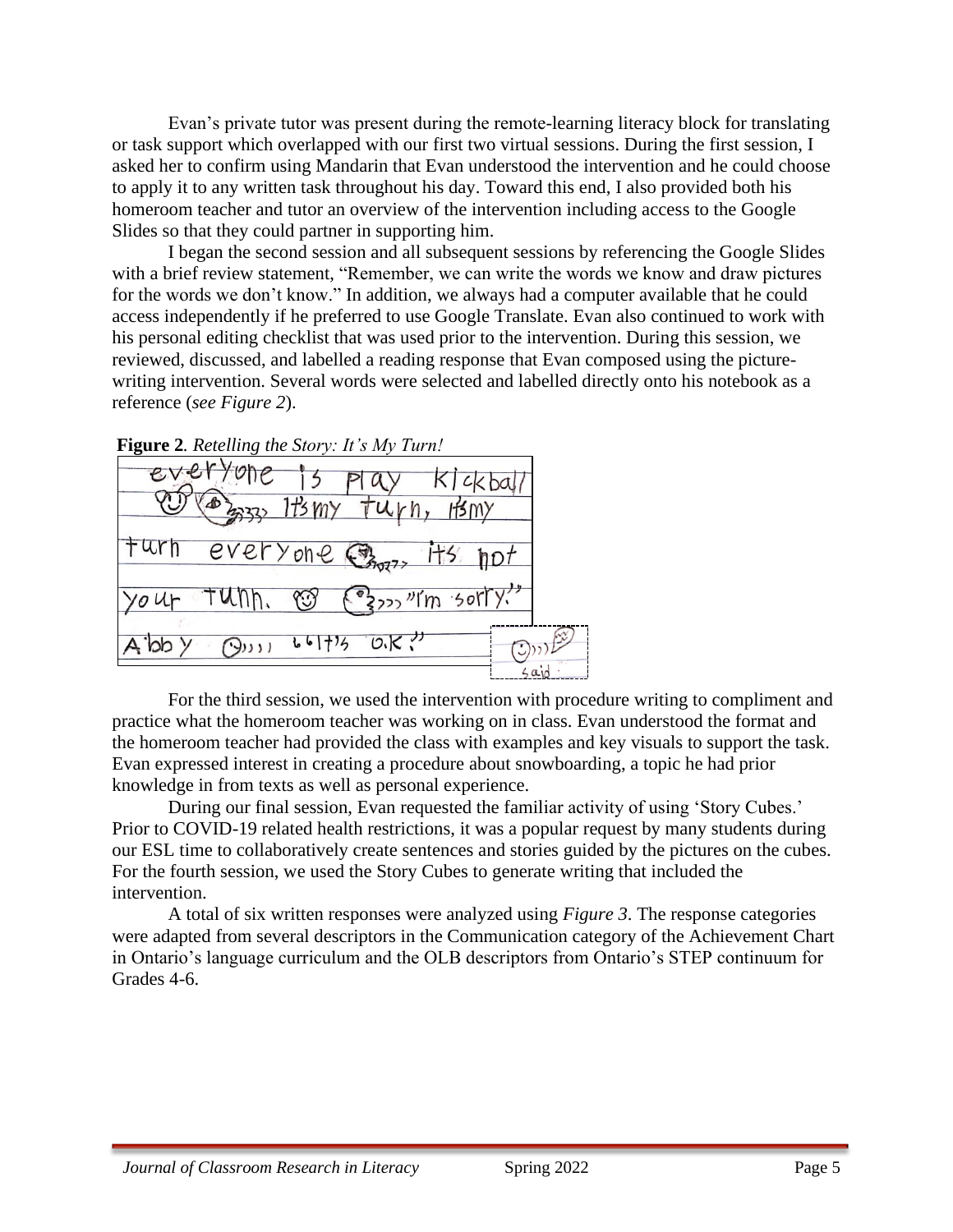## **Figure 3.** *Areas of Data Analysis*

**Low response** (Communicates meaning with limited effectiveness): Uses familiar sentence frame and 1-2 additional words including picture-writing that conveys limited meaning about the topic.

**Medium response** (Communicates meaning with some effectiveness): Generating sentences with a combination of high frequency or familiar words and picture-writing to convey meaning with some detail about the topic. Includes varying sentence lengths.

**High response** (Communicates meaning with considerable effectiveness): Generating sentences with a combination of high frequency words, including picture-writing that represents subject specific words to convey meaning. Includes varying sentence lengths and parts of speech to enhance meaning and interest.

### *Results*

The day after our initial session, Evan applied the intervention independently to his summary writing and posted the photo of his work to our shared Google Slides (*see Figure 2*), which we reviewed during the second session. Evan's summary was based on a book his tutor had selected from the online resources I had setup previously. At first glance, I wondered why he had not copied the word 'bear' but after pulling up the text, I saw that it was a first-person narrative that did not mention the animal names. Together, we labelled the words, 'bear' and 'said' which he quickly adopted into his speaking repeatedly using the words as he read his response and discussed the reading.

After introducing the intervention, I became worried that Evan might resort to drawing even for words that he knew or instead of accessing his reference materials if it was easier or quicker for him. This was not the case at all as evident in his written samples where he used high frequency words with good accuracy and continued to independently sound out words or ask for me to say it aloud so he could listen to the sounds. In *Figure 4*, Evan chose to write about why he loves winter in Canada. During this first session, Evan was already drawing out words beyond what he had acquired in English to share about himself. For example, his first trial of picturewriting includes representations for eating 'hot pot' and going snowboarding with identifiable drawings of mountains and a chairlift. His tutor further clarified and translated 'hot pot' as traditional Chinese dish, and during our conference, Evan noted he went snowboarding at Blue Mountain.





# **Figure 5***. Morning My Mom Pulled Up My Tooth*

my  $m$   $\alpha$   $n$   $\beta$   $\alpha$   $\beta$  $\omega$ . mroing mY

### *Word Choice and Drawings*

Throughout the intervention, I noticed that Evan's picture placeholders and words were very specific which enhanced his quality of writing and communication for meaning. This was apparent from our first shared picture-writing, where he shows that he specifically likes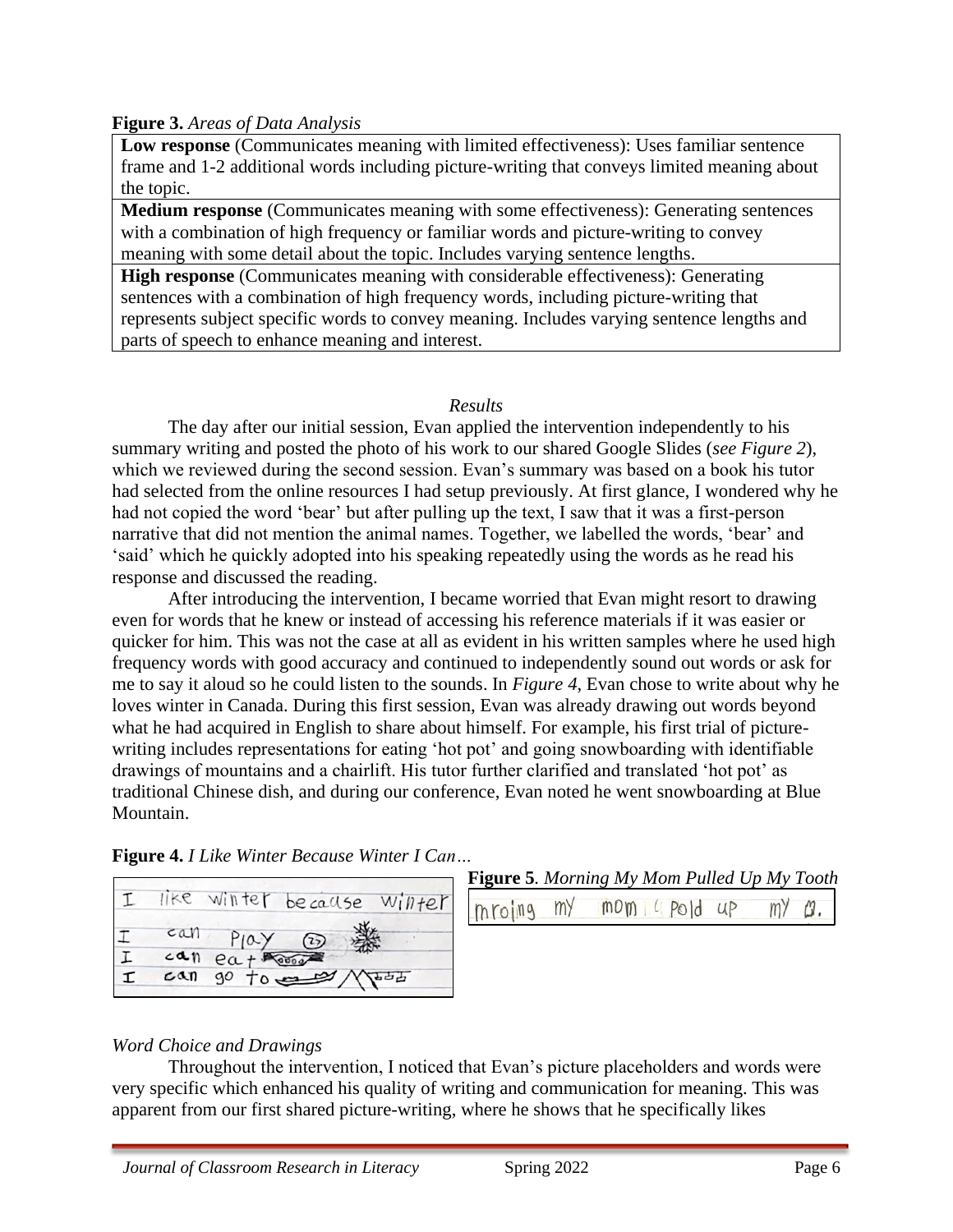McDonald's French fries by adding the capital letter M to the box on his drawing (*see Figure 6*). Moreover, as the sessions progressed, Evan was visibly writing beyond three-word sentences or simple sentence starters. Evan was writing to convey meaning related to personal experiences, interests and understandings.

In our final session, using a few words and gesturing to his mask-covered mouth, Evan excitedly communicated a missing tooth before writing it out (*see Figure 5*). When I tried to clarify and paraphrase, "This morning your mom pulled your tooth out?" Evan insisted, adding gestures to clarify, "No, not out. Up!" Evan was making a clear word choice that better described his mom's action which was important to him. In another example (*see Figure 8*), he applied the intervention, his background knowledge, and experience to compose a procedure instructing me, the novice, how to snowboard. Evan knew the word 'ski' in English but not the word snowboard, which he easily remedied by picture-writing in the title. He effectively used drawings again to describe the important detail of the knee position as bent, not straight. For someone like myself with little snowboarding knowledge, the fifth instruction needed clarification during our conference. It turned out his drawings were placeholders for technical terms such as bindings and locks. Evan explained this with a combination of words, "This is my shoes, this has" and gesturing open and close motions over his shoe. During each conference, we picked out a few key words from his picture-writing and added their corresponding English version that he could reference as he wrote. In this case, we picked, 'goggles', 'snowboard', and 'hill' which he again began to use immediately and continued to use in subsequent sessions. My rationale for choosing a few words related to their everyday usability and to avoid overwhelming him which might discourage his efforts and impact his motivation.

Throughout the sessions, I observed Evan revising his drawings, erasing, altering and also engaging in self-talk, saying 'No' or 'Oh' as he went along. Additional samples provided by his teacher and tutor had visible eraser marks and faint residual drawing marks in his picturewriting. *Figure 7* shows Evan had revised his drawing of an iPad with clearly identifiable features (e.g., the home button at the bottom) during a class mindfulness activity.

**Figure 6**. *McDonald's French Fries* 



| am | $9r$ atefa for $ny$ friends.      |
|----|-----------------------------------|
|    | $9rdtefa$ for $m$ $m$ $h^{00}$ se |
|    | $970 + 124$ a for my              |
|    |                                   |

As Evan began to use the intervention more regularly, I wondered if it might constrain word choice and meaning to those easily drawn. Maybe drawing nouns for example would be easier than verbs. However, looking at Evan's retell writing (*Figure 2*) shared on Google Slides, the verb 'said' was clearly communicated in an unanticipated, clever way. In fact, Evan used the same drawing to represent the word 'said' consistently throughout his writing. Interestingly, on one occasion, Evan himself noticed that some words cannot be drawn as placeholders. As he wrote the word 'need' (*Figure 8*), he paused and expressed aloud "'need' not have picture" and reiterated with gestures that he could not draw that word.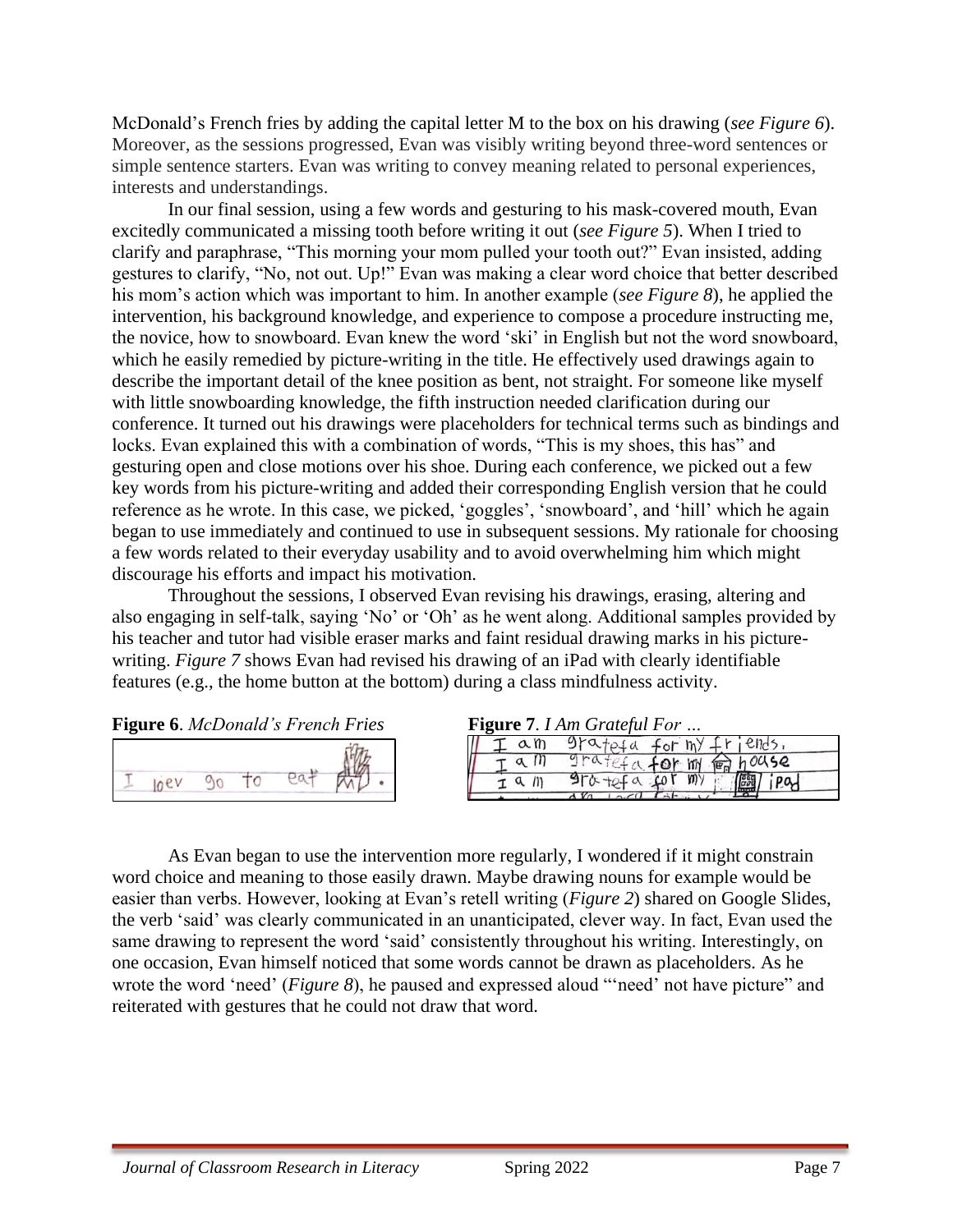**Figure 8***. How to Snowboard*



## *Conventions*

Evan continued to work on adding common conventions and typically used a short editing checklist as a reference. In particular, Evan was working on starting sentences with a capital and ending with punctuation. His use of conventions in picture-writing appears consistent with his regular writing including compositions made using technology. *Figure 9* highlights Evan's application of commas as he lists names of animals followed by a period. *Figure 2* shows his use of quotation marks, also uninterrupted by his drawings. Finally, *Figure 8* shows Evan using a heading and numbered instructions, following the structure for procedure writing that he learned in class combined with picture-writing.

**Figure 9***. Story Cubes Sample: Penguin, Dog, Deer, Fish, Ladybug Cat Are Animals.*

| $\mathbb{R}$ , $\text{log}(\mathbb{S})$ , $f_1$ sh, $\text{log}(\mathbb{R})$ cat ant anemos. |  |
|----------------------------------------------------------------------------------------------|--|
|                                                                                              |  |

### *Discussion of Findings*

## *Versatility and Openness to Multi-modal Writing*

Evan's use of picture-writing demonstrates the versatility and universality of drawing as a natural bridge to writing in several ways. First, Evan was observed intuitively and efficiently switching between words and drawings at the sentence level to compose independently. Second, Evan's concrete representations provided me with insights about his understanding and what he wanted to communicate in his writing (Olshansky, 2018). Last, the drawings served as a scaffold to identifying new words.

Evan quickly adopted the intervention and chose to apply it freely in his writing tasks during the day. The additional samples shared also show versatility in application with different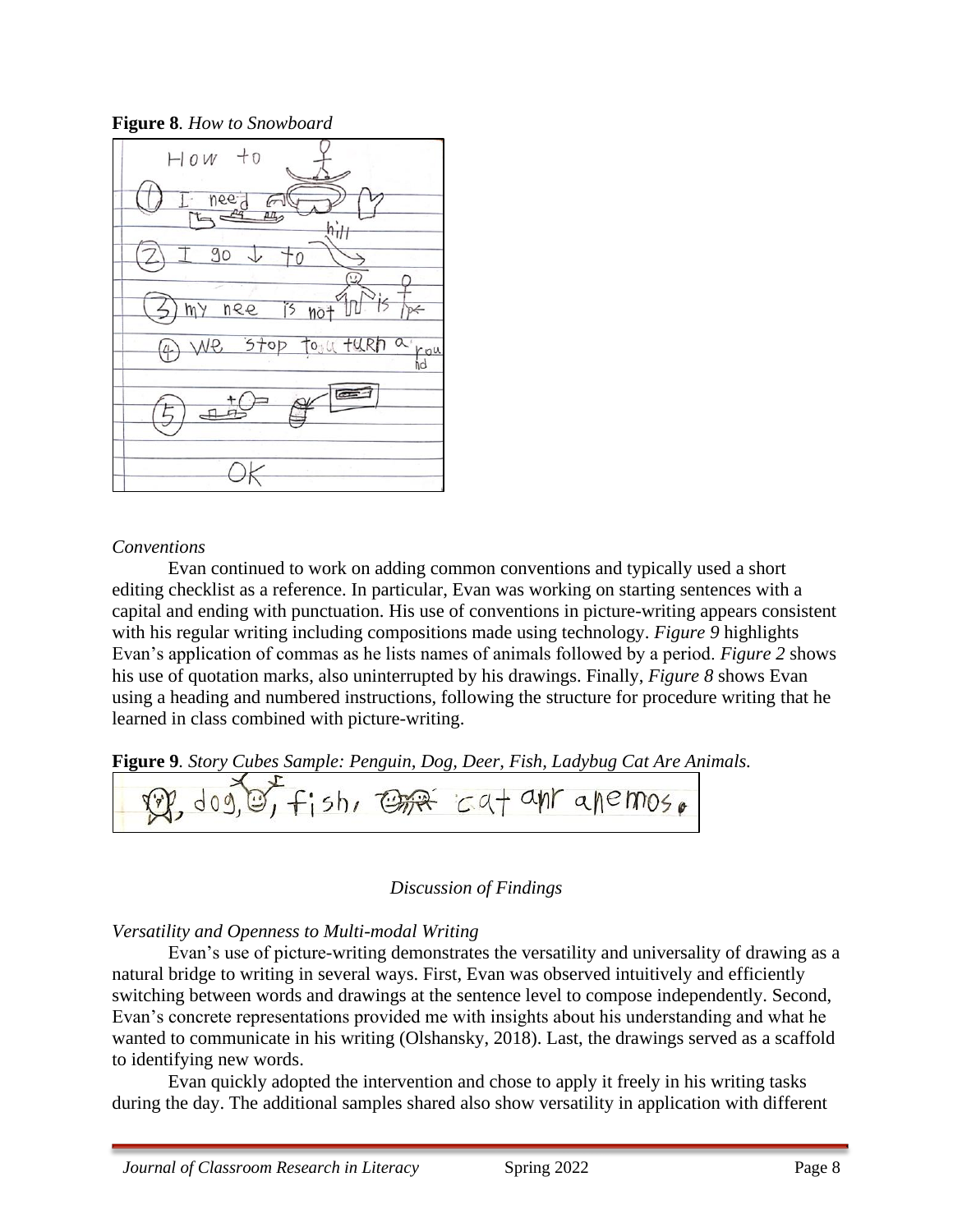genres and contexts. For example, a few days after our initial session, Evan's teacher sent me an email with a photo of his procedure-writing related to guided reading with the comment, "Here is a great example of how the pictures helped Evan today." The photo showed Evan's nonfiction composition using a combination of words from the texts and diagrams combined with the picture-writing intervention. Not surprisingly, Evan adapted the picture-writing for himself to include supplementing written words with pictures to add detail or ensure understanding. It appears that adding pictures in writing has become a go-to strategy in his repertoire for meaning making and communication in the classroom. Most importantly, Evan understands that his educators encourage and welcome his multimodal compositions and communication. This openness towards languages and modes has likely provided Evan with additional flexibility and confidence to engage in writing tasks while minimizing related affective filters.

Interestingly, during the sessions, Evan started the writing tasks independently without delay and mostly remained on task. When applying the intervention to his writing, he would frequently say portions of his response aloud to himself or use a questioning intonation to confirm if his pronunciation was accurate as he spelled some words out. The difference in a oneto-one session versus the larger classroom setting may account for this variance in behaviours.

Evan's computer skills appeared to be another factor affecting his writing using classroom technology. As I came to collect Evan for our third session, I noticed he was practicing his English keyboarding skills on the computer. When I inquired about his preference in using a computer versus writing by hand, Evan responded, "I want write, write is faster". This example highlights an instance where technology may have been viewed as less efficient for students who have not yet mastered the keyboard or proficiency in using the available applications.

#### *Quality of Writing*

In essence, the picture-writing intervention creates equality between the status of words and drawings towards minimizing language barriers faced by many ELLs in writing. When looking at Evan's writing samples coupled with observations and discussions, his thoughtful attention to drawings as specific words and meaning is apparent. This supports previous research assertions that visuals promote an awareness of and attention to word choice that enhances writing quality (Adoniou, 2013; Olshansky, 2018). Furthermore, Evan's drawings enabled meaning that invited his culture, experiences and interests while he continues to work on developing English language skills and computer skills. Observations of Evan's application of the intervention suggests that writing conventions and generating spelling of words based on understandings of language continues simultaneously without being interrupted or replaced by drawings.

### *Conclusion and Implications*

Picture-writing may serve as a versatile strategy for teachers and beginner ELLs towards making meaning and inclusion in diverse class settings. Specifically, ELLs with limited L1 reading and writing proficiency may benefit from the universality of drawings to communicate.

Before claiming validity or reliability, it is important to identify the limitations of this case study. Namely the one-to-one instruction and sample size makes generalization of results difficult. Additional studies with larger samples sizes would be required. Another limitation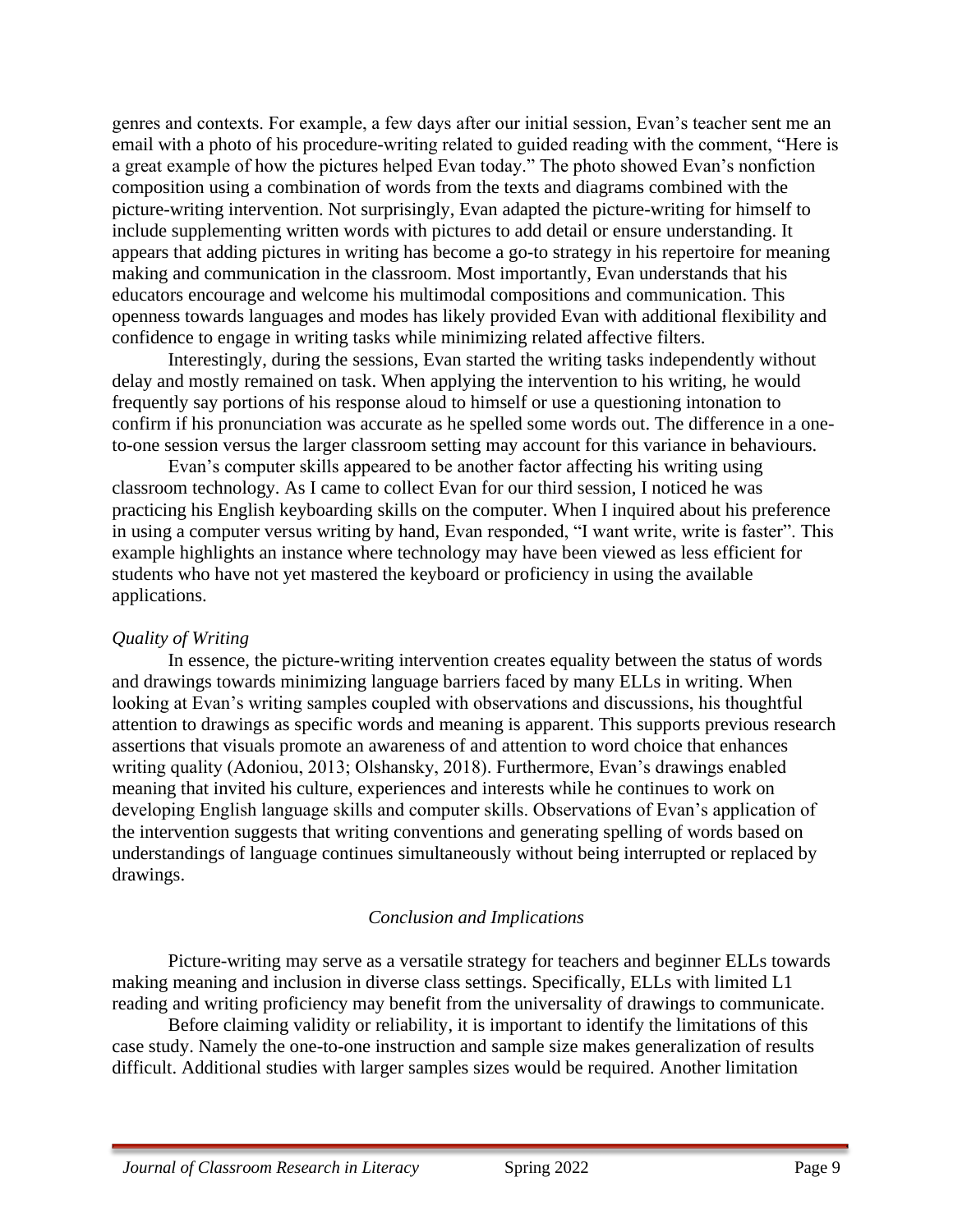might be that not all students enjoy drawing or find it as quick or easy to employ as the participant in this study.

Employing picture-writing as a strategy may help educators maximize the benefits of drawings as they work with ELLs towards the dual goals of language acquisition and curricular content (Ontario Ministry of Education, 2015). Furthermore, an openness on the part of educators to incorporate multimodal, multi-semiotic communication is imperative to foster inclusion and help reduce affective filters due to communicative barriers. For example, educators may consider introducing and modelling the intervention in their writing workshop so that it is not perceived as meant for some students only. To expand on the current study, it would be of interest to follow up with Evan to see if he still incorporates picture-writing or an adaptation of it to any degree during his writing process. Future research might also consider how picturewriting affects collaboration and group work across various curricular areas and genres.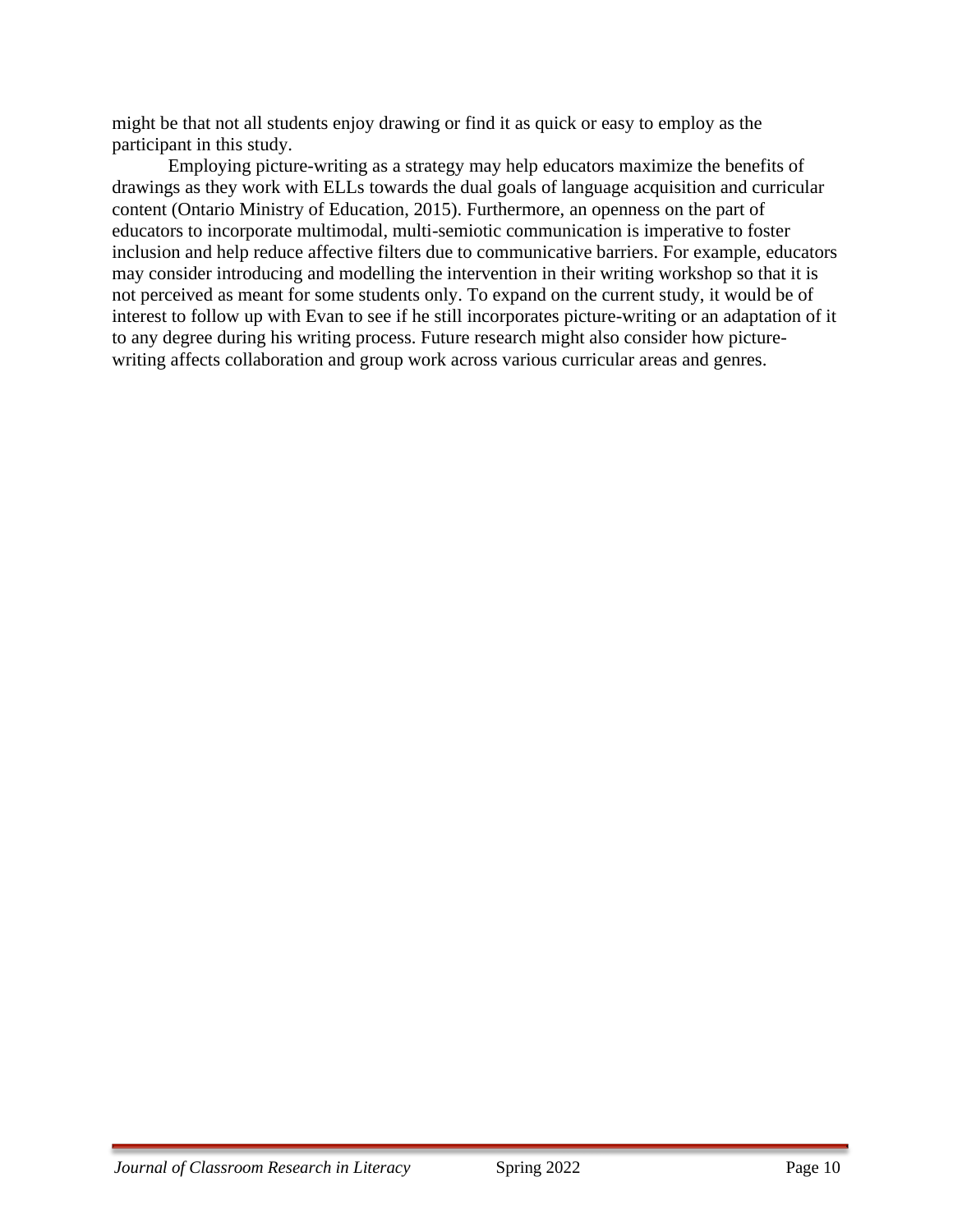#### *References*

- Adoniou, M. (2013). Drawing to support writing development in English language learners. *Language and Education, 27*(3), 261-277. doi:10.1080/09500782.2012.704047.
- Buly, M. R. (2011). *English language learners in literacy workshops*. National Council of Teachers of English.
- Coelho, E. (2004). Adding English: A guide to teaching in multilingual classrooms. Chapter 13. Pippin Publishing Corporation.
- Dahm, R., & De Angelis, G. (2018). The role of mother tongue literacy in language learning and mathematical learning: is there a multilingual benefit for both? *International Journal of Multilingualism,* 15(2), 194-213.
- García, O., & Sylvan, C. E. (2011). Pedagogies and practices in multilingual classrooms: Singularities in pluralities. *The Modern Language Journal*, 95(3), 385-400.
- Hope, G. (2008). *Thinking and learning through drawing: In primary classrooms*. SAGE Publications Ltd.
- Mary, L., & Young, A. S. (2017). Engaging with emergent bilinguals and their families in the pre-primary classroom to foster well-being, learning and inclusion. *Language and Intercultural Communication*, 17(4), 455-473.
- *My Snowman.* Scholastic News. Retrieved January 18, 2021, from: <https://www.lovetoteach.org/by-subject/reading/snowman-rebus-poem.html>
- Olshansky, B. (2018). The universal language of pictures: A critical tool for advancing student writing. *TESOL Journal,* 9(4), 1-16. doi: 10.1002/tesj.402.
- Ontario. Ministry of Education of Ontario. (2015). Steps to English Proficiency: A guide for users.

[http://www.edugains.ca/resourcesELL/Assessment/STEP/STEPUserGuide\\_November20](http://www.edugains.ca/resourcesELL/Assessment/STEP/STEPUserGuide_November2015.pdf) [15.pdf](http://www.edugains.ca/resourcesELL/Assessment/STEP/STEPUserGuide_November2015.pdf)

- Ontario. Ministry of Education. (2006). The Ontario curriculum Grades 1–8, Language revised. <http://www.edu.gov.on.ca/eng/curriculum/elementary/language18currb.pdf>
- Wright, W. E., Boun, S., & García, O. (Eds.). (2015). The handbook of bilingual and multilingual education. *Translanguaging, Bilingualism, and Bilingual Education*  (pp.223-240)*.* Malden, MA: Wiley-Blackwell.
- Zapata, A., & Laman, T. T. (2016). " I write to show how beautiful my languages are": Translingual Writing Instruction in English-Dominant Classrooms. *Language Arts*, 93(5), 366-378.

### *Author Biography*

Rachel Lazarovic is a teacher in the York Region District School Board. She completed her Bachelor of Education at Ontario Institute for Studies in Education, University of Toronto where she is currently working towards her Master of Education in Language and Literacies Education. Prior to that, Rachel obtained her honours Bachelor of Commerce from York University.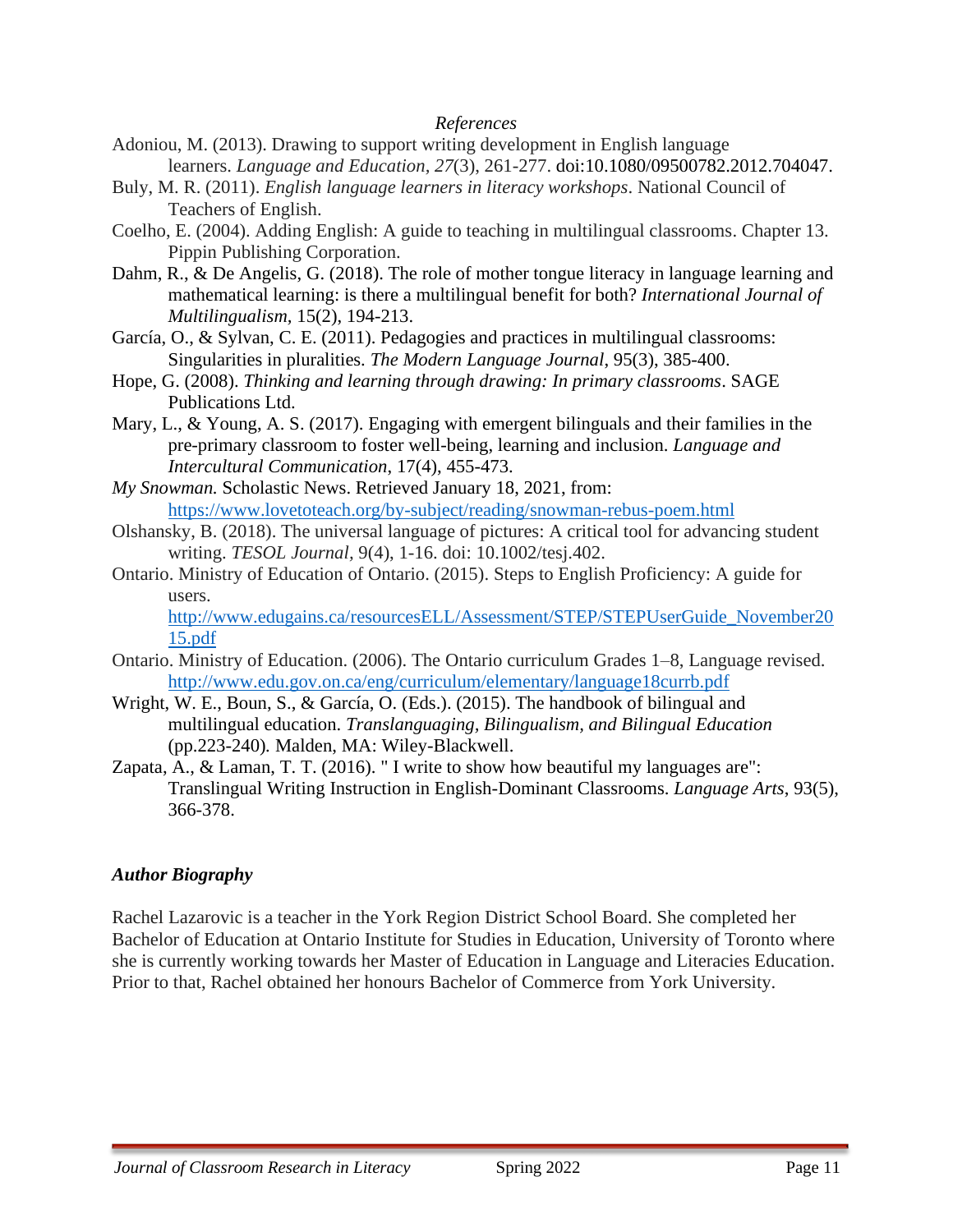## *Appendix*



 **Figure 1**. *Lesson Presentation Using Google Slides with Bitmoji (right to left, then down)*

**Figure 2***. Retelling the Story: It's My Turn!*



## **Figure 3.** *Areas of data analysis*

**Low response** (Communicates meaning with limited effectiveness): Uses familiar sentence frame and 1-2 additional words including picture-writing that conveys limited meaning about the topic.

**Medium response** (Communicates meaning with some effectiveness): Generating sentences with a combination of high frequency or familiar words and picture-writing to convey meaning with some detail about the topic. Includes varying sentence lengths.

**High response** (Communicates meaning with considerable effectiveness): Generating sentences with a combination of high frequency words, including picture-writing that represents subject specific words to convey meaning. Includes varying sentence lengths and parts of speech to enhance meaning and interest.